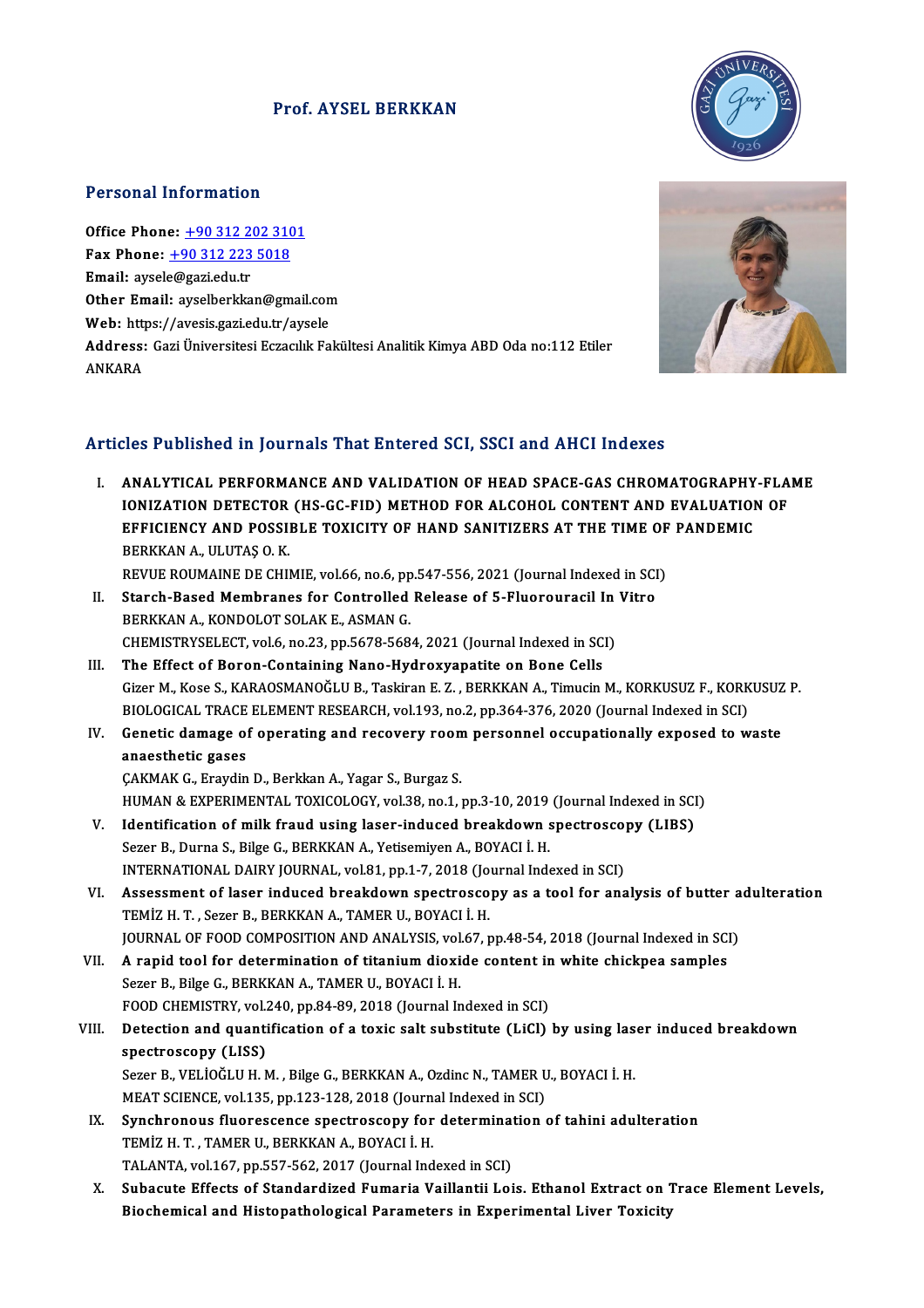DELİORMAN ORHAN D., Hartevioglu A., Orhan N., BERKKAN A., GÖKBULUT A., Gunhan O., PEKCAN M.<br>JOUPMAL OF FOOD BIOCHEMISTRY, vel 40, ps 3, pp 180, 180, 2016 (Journal Indoved in SCI) DELİORMAN ORHAN D., Hartevioglu A., Orhan N., BERKKAN A., GÖKBULUT A., Gunhan O., PE<br>JOURNAL OF FOOD BIOCHEMISTRY, vol.40, no.2, pp.180-189, 2016 (Journal Indexed in SCI)<br>Effects of Juninerus exuced uus sen exused uus en t DELİORMAN ORHAN D., Hartevioglu A., Orhan N., BERKKAN A., GÖKBULUT A., Gunhan O., PEKCAN M.<br>JOURNAL OF FOOD BIOCHEMISTRY, vol.40, no.2, pp.180-189, 2016 (Journal Indexed in SCI)<br>XI. Effects of Juniperus oxycedrus ssp oxyce

JOURNAL OF FOOD BIOCHEMISTRY, vol.40, no.2, pp.180-189, 2016 (Journal Indexed in SCI)<br>XI. Effects of Juniperus oxycedrus ssp oxycedrus on tissue lipid peroxidation, trace elements (Cu, Zn,<br>Fe) and blood glucose levels in e Orhan N., BERKKAN A., DELİORMAN ORHAN D., ASLAN M., Ergun F. JOURNAL OF ETHNOPHARMACOLOGY, vol.133, no.2, pp.759-764, 2011 (Journal Indexed in SCI) Orhan N., BERKKAN A., DELİORMAN ORHAN D., ASLAN M., Ergun F.<br>JOURNAL OF ETHNOPHARMACOLOGY, vol.133, no.2, pp.759-764, 2011 (Journal Indexed in SCI)<br>XII. Amperometric enzyme electrode for glucose determination based on **JOURN<br>Ampe<br>acid)**<br>PEPEU Amperometric enzyme electrode for gluco<br>acid)<br>BERKKAN A., Seckin A. I. , PEKMEZ K., TAMER U.<br>JOUPMAL OF SOLID STATE ELECTROCHEMISTRY acid)<br>BERKKAN A., Seckin A. I. , PEKMEZ K., TAMER U.<br>JOURNAL OF SOLID STATE ELECTROCHEMISTRY, vol.14, no.6, pp.975-980, 2010 (Journal Indexed in SCI)<br>Benal safety and axtrabanatis defluarination of seveflurane in benatis t BERKKAN A., Seckin A. I., PEKMEZ K., TAMER U.<br>JOURNAL OF SOLID STATE ELECTROCHEMISTRY, vol.14, no.6, pp.975-980, 2010 (Journal Indexed in<br>XIII. Renal safety and extrahepatic defluorination of sevoflurane in hepatic transpl JOURNAL OF SOLID STATE ELECTROCHEMISTRY, vol.14, no.6, pp.975-980, 2010 (Journal Indexed in<br>Renal safety and extrahepatic defluorination of sevoflurane in hepatic transplantations<br>Kanbak M., Karagoz A. H. , Erdem N., Oc B. Renal safety and extrahepatic defluorination of sevoflurane in hepatic transplantations<br>Kanbak M., Karagoz A. H. , Erdem N., Oc B., Saricaoglu F., Ertas N., Berkkan A., Abbasoglu O., Aypar U.<br>TRANSPLANTATION PROCEEDINGS, v Kanbak M., Karagoz A. H., Erdem N., Oc B., Saricaoglu F., Ertas N., Berkkan A., Abbasoglu O., Aypar U.<br>TRANSPLANTATION PROCEEDINGS, vol.39, no.5, pp.1544-1548, 2007 (Journal Indexed in SCI)<br>XIV. Extrahepatic metabolism and TRANSPLANTATION PROCEEDINGS, vol.39, no.5, pp.1544-1548, 2007 (Journal Index Extrahepatic metabolism and renal effects of sevoflurane in a case of live<br>Erdem N., Kanbak M., Saricaoglu F., Ocal T., Tanyel C., Ertas N., Berk Extrahepatic metabolism and renal effects of sevoflurane in a case of liver transpla<br>Erdem N., Kanbak M., Saricaoglu F., Ocal T., Tanyel C., Ertas N., Berkkan A., Aypar U.<br>TRANSPLANTATION PROCEEDINGS, vol.38, no.5, pp.1463 Erdem N., Kanbak M., Saricaoglu F., Ocal T., Tanyel C., Ertas N., Berkkan A., Aypar U.<br>TRANSPLANTATION PROCEEDINGS, vol.38, no.5, pp.1463-1466, 2006 (Journal Indexed in SCI)<br>XV. Simultaneous spectrophotometric determinatio TRANSPLANTATION PROCEEDINGS, vol.38<br>Simultaneous spectrophotometric det<br>Goger N., Zahtep L., Berkkan A., Senturk Z.<br>CHEMIA ANALITYCZNA, vol.50, no.6, nn.10 Simultaneous spectrophotometric determination of piroxicam and benzyl<br>Goger N., Zahtep L., Berkkan A., Senturk Z.<br>CHEMIA ANALITYCZNA, vol.50, no.6, pp.1059-1067, 2005 (Journal Indexed in SCI)<br>Determination of lead in dialy Goger N., Zahtep L., Berkkan A., Senturk Z.<br>CHEMIA ANALITYCZNA, vol.50, no.6, pp.1059-1067, 2005 (Journal Indexed in SCI)<br>XVI. Determination of lead in dialysis concentrates using flow injection hydride generation atomic<br>a CHEMIA ANALITYCZNA, vol.50, no.6, pp.1059-1067, 2005 (Journal Indexed in SCI)<br>Determination of lead in dialysis concentrates using flow injection hydric<br>absorption spectrometry<br>Berkkan A., Ertas N. **Determination of<br>absorption spectr<br>Berkkan A., Ertas N.<br>TALANTA vol 64, no** absorption spectrometry<br>Berkkan A., Ertas N.<br>TALANTA, vol.64, no.2, pp.423-427, 2004 (Journal Indexed in SCI)<br>The efficesy of a fluoride chewing sum on solivery fluoride Berkkan A., Ertas N.<br>TALANTA, vol.64, no.2, pp.423-427, 2004 (Journal Indexed in SCI)<br>XVII. The efficacy of a fluoride chewing gum on salivary fluoride concentration and plaque pH in children<br>Ortas N. Bodur H. Olmaz A. Bor TALANTA, vol.64, no.2, pp.423-427, 2004 (Jour<br>The efficacy of a fluoride chewing gum on<br>Oztas N., Bodur H., Olmez A., Berkkan A., Cula S.<br>JOUPNAL OF DENTISTBY .vol.32, no.6, nn.471.4 The efficacy of a fluoride chewing gum on salivary fluoride concentration<br>Oztas N., Bodur H., Olmez A., Berkkan A., Cula S.<br>JOURNAL OF DENTISTRY, vol.32, no.6, pp.471-477, 2004 (Journal Indexed in SCI)<br>Quantitative determi Oztas N., Bodur H., Olmez A., Berkkan A., Cula S.<br>JOURNAL OF DENTISTRY, vol.32, no.6, pp.471-477, 2004 (Journal Indexed in SCI)<br>XVIII. Quantitative determination of azathioprine in tablets by H-1 NMR spectroscopy<br>Goger N., JOURNAL OF DENTISTRY, vol.32, no.6, pp.471-477, 2004 (Journal Indexed in SCI) Quantitative determination of azathioprine in tablets by H-1 NMR spectroscopy<br>Goger N., Parlatan H., Basan H., Berkkan A., Ozden T.<br>JOURNAL OF PHARMACEUTICAL AND BIOMEDICAL ANALYSIS, vol.21, no.3, pp.685-689, 1999 (Journal

Goge<br>JOUR<br>SCI)

# Articles Published in Other Journals

rticles Published in Other Journals<br>I. Assessment of Commercially Safflower Oils (Carthami Oleum Raffinatum) In Terms of European<br>Rhammasanasis Critoria and Their Weight Cantrel Betantials Pharmacopoeia Criteria and Their Weight Carthami Oleum<br>Pharmacopoeia Criteria and Their Weight Control Potentials<br>III UTAS O K. RERKKAN A. DELIOPMAN ORHAN D. REKAGAR S. Örü Assessment of Commercially Safflower Oils (Carthami Oleum Raffinatum) In Teri<br>Pharmacopoeia Criteria and Their Weight Control Potentials<br>ULUTAȘ O.K., BERKKAN A., DELİORMAN ORHAN D., PEKACAR S., Özüpek B., Sümmeoğlu D.<br>Turk Pharmacopoeia Criteria and Their Weight Control Potentials<br>ULUTAŞ O. K. , BERKKAN A., DELİORMAN ORHAN D., PEKACAR S., Özüpek B., Sümmeoğlu D.<br>Turkish Journal of Pharmaceutical Sciences, vol.0, 2021 (Refereed Journals of Ot ULUTAŞ O. K. , BERKKAN A., DELİORMAN ORHAN D., PEKACAR S., Özüpek B., Sümmeoğlu D.<br>Turkish Journal of Pharmaceutical Sciences, vol.0, 2021 (Refereed Journals of Other Institutions)<br>II. Evaluation of Arsenic Concentration i Turkish Journal of Pharmaceuti<br>Evaluation of Arsenic Conce<br>Fluorescence Spectrometry<br>Ertes N. Burger S. Berkkan A. Evaluation of Arsenic Concentrat<br>Fluorescence Spectrometry<br>Ertaş N., Burgaz S., Berkkan A., Alp O.<br>CAZLUNIVERSITY JOURNAL OF SCIEN

Fluorescence Spectrometry<br>Ertaş N., Burgaz S., Berkkan A., Alp O.<br>GAZI UNIVERSITY JOURNAL OF SCIENCE, vol.34, no.2, pp.396-404, 2021 (Journal Indexed in ESCI)<br>Evaluation of Alsohol Contant of Cologne Brodusts in the Turkis

# Ertaş N., Burgaz S., Berkkan A., Alp O.<br>GAZI UNIVERSITY JOURNAL OF SCIENCE, vol.34, no.2, pp.396-404, 2021 (Journal Indexed in ESCI)<br>III. Evaluation of Alcohol Content of Cologne Products in the Turkish Market Amid the COV **GAZI UNIVE**<br>Evaluatior<br>Pandemic<br>PERKKAN

BERKKANA.,ULUTAŞO.K.

GAZI MEDICAL JOURNAL, vol.31, pp.513-517, 2020 (Journal Indexed in ESCI)

### BERKKAN A., ULUTAŞ O. K.<br>GAZI MEDICAL JOURNAL, vol.31, pp.513-517, 2020 (Journal Indexed in ESCI)<br>IV. Evaluation of fluoride uptake from four different fluoride releasing restorative materials by bovine<br>Anamal In vitre GAZI MEDICAL JOURNAL<br>Evaluation of fluoride<br>enamel In vitro study<br>PANI M ATAPEK D PER Evaluation of fluoride uptake from foul<br>enamel In vitro study<br>BANİ M., ATABEK D., BERKKAN A., ÖZTAŞ N.<br>Atatürk Üniv Dia Hek Fek Ders, vel 24, pe 3 enamel In vitro study<br>BANİ M., ATABEK D., BERKKAN A., ÖZTAŞ N.<br>Atatürk Üniv. Diş Hek. Fak. Derg., vol.24, no.2, pp.226-231, 2014 (Other Refereed National Journals)

V. DÖRT FARKLI FLUORİD SALINIMI YAPAN RESTORATİF MATERYALDEN FLUORİD EMİLİMİNİN SIĞIR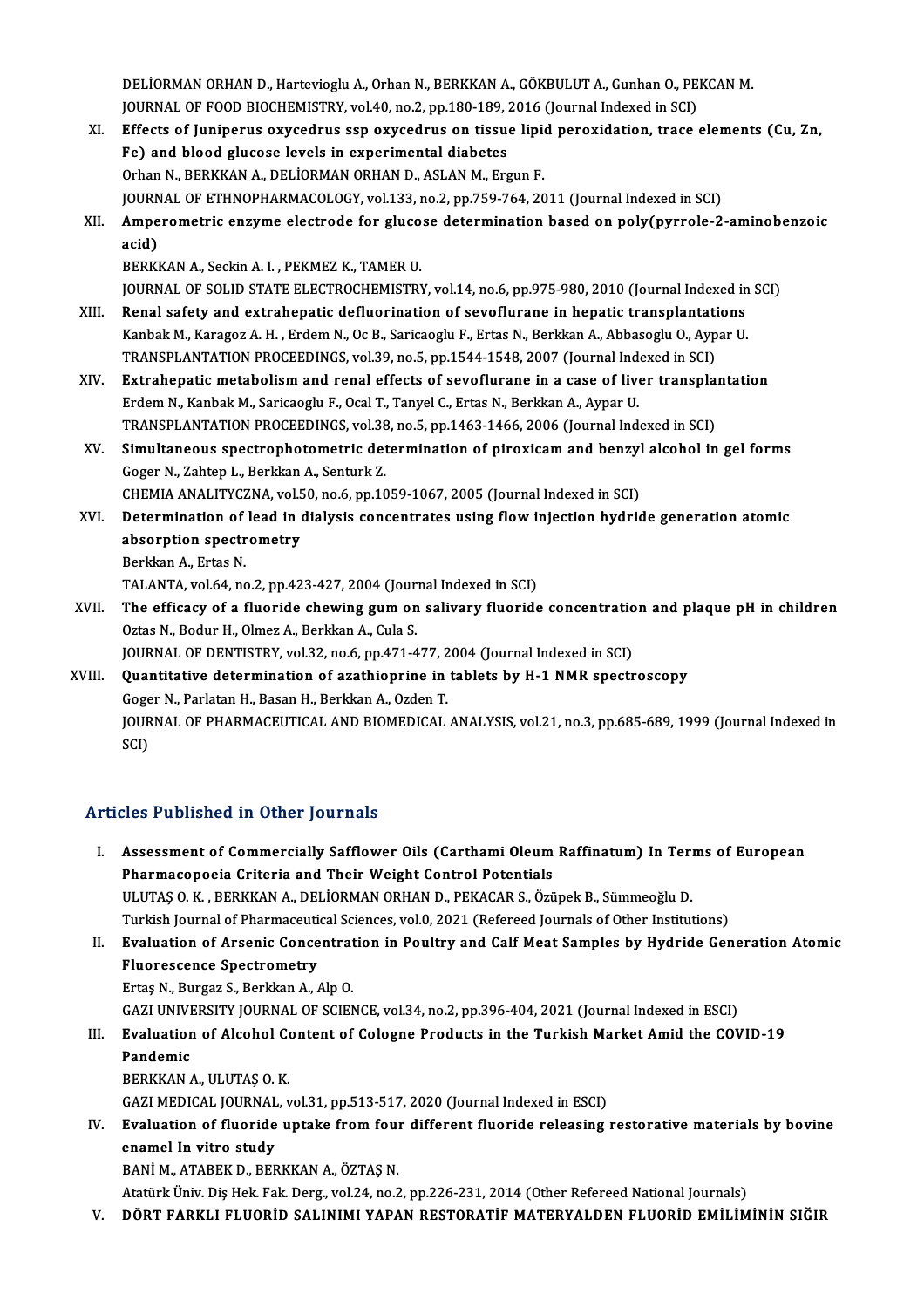# MİNESİNDE DEĞERLENDİRİLMESİ İN VİTRO ÇALIŞMA<br>RANİM ÖZTAS NURERKANA ATAPEKD

MİNESİNDE DEĞERLENDİRİLMESİ İN V<br>BANİ M., ÖZTAŞ N., BERKKAN A., ATABEK D.<br>Atatürk Üniversitesi Dis Hekimliği Fekültesi I Atatürk Üniversitesi Diş Hekimliği Fakültesi Dergisi, vol.24, no.2, pp.226-231, 2014 (Other Refereed National<br>Journals) BANİ M., ÖZTAŞ N., BERKKAN A., ATABEK D. Atatürk Üniversitesi Diş Hekimliği Fakültesi Dergisi, vol.24, no.2, pp.226-231, 2014<br>Journals)<br>VI. The Effect of Temperature on Bisphenol: An Elution from Dental Resins<br>Atabek D. Aydutuğ L. Alasam A. Berkkan A

Journals)<br>The Effect of Temperature on Bisphenc<br>Atabek D., Aydıntuğ I., Alaçam A., Berkkan A.<br>The Journal of Contemperary Dental Brastic The Effect of Temperature on Bisphenol: An Elution from Dental Resins<br>Atabek D., Aydıntuğ I., Alaçam A., Berkkan A.<br>The Journal of Contemporary Dental Practice, vol.15, no.5, pp.576-580, 2014 (Refereed Journals of Other<br>In Atabek D., Ay<br>The Journal<br>Institutions)<br>Effects of E The Journal of Contemporary Dental Practice, vol.15, no.5, pp.576-580, 2014 (Refereed Journals of Other<br>Institutions)<br>VII. Effects of Er YAG Laser Irradiation and Topical Fluoride Application on Inhibition of Enamel<br>Demine

### Institutions)<br>Effects of Er YAG<br>Demineralization<br>ALTANA B PAYSA Effects of Er YAG Laser Irradiation and Topical Fluori<br>Demineralization<br>ALTAN A. B., BAYSAL A., BERKKAN A., GÖKTOLGA AKIN E. G.<br>Turkish Journal of Orthodontics vol 26 no 1 nn 20 25, 2012 Demineralization<br>ALTAN A. B. , BAYSAL A., BERKKAN A., GÖKTOLGA AKIN E. G.<br>Turkish Journal of Orthodontics, vol.26, no.1, pp.30-35, 2013 (Refereed Journals of Other Institutions)

ALTAN A. B. , BAYSAL A., BERKKAN A., GÖKTOLGA AKIN E. G.<br>Turkish Journal of Orthodontics, vol.26, no.1, pp.30-35, 2013 (Refereed Journals of Other Institutions)<br>VIII. A comparative study of fluoride containing chlorhex Turkish Journal <mark>c</mark><br>A comparative<br>teenage group<br>ATAPEV D ALAC A comparative study of fluoride containin<br>teenage group<br>ATABEK D., ALAÇAM A., çakılcı b., BERKKAN A.<br>Int Dent Bes vol 2, no 1, nn 1, 7, 2012 (Befenee

teenage group<br>ATABEK D., ALAÇAM A., çakılcı b., BERKKAN A.<br>Int Dent Res, vol.2, no.1, pp.1-7, 2012 (Refereed Journals of Other Institutions)

IX. Development of method for the determination of lead in teeth samples by flow injection hydride Int Dent Res, vol.2, no.1, pp.1-7, 2012 (Refereed Journals of Other Institutions)<br>Development of method for the determination of lead in teeth samples by flow injection hyd<br>generation atomic absorption spectrometry in the Development of method for the d<br>generation atomic absorption spe<br>BERKKAN A., bingül d. f. , ORBEY M. T.<br>FARAD L. Pharm. Sai, val 26, no 4, nn 1. BERKKAN A., bingül d. f. , ORBEY M. T.<br>FABAD J. Pharm. Sci, vol.36, no.4, pp.181-188, 2011 (Refereed Journals of Other Institutions)

# rabab j. rnarm. scr, vol.s<br>Books & Book Chapters

ooks & Book Chapters<br>I. Analitik Kimya Pratikleri<br>Orboy M.T. Günden Göğer to & Boon emapters<br>Analitik Kimya Pratikleri<br>Orbey M. T. , Günden Göğer N., Ertaş N., Yılmaz Ş., Berkkan A., Basan H., Şatana Kara H. E. , Alp O. <mark>Analitik Kimya Pr</mark><br>Orbey M. T. , Günde<br>Gazi, Ankara, 2000

# Gazi, Ankara, 2000<br>Refereed Congress / Symposium Publications in Proceedings

- efereed Congress / Symposium Publications in Proc<br>I. Tıbbi ve Adli Açıdan Uyuşturucu ve Psikotrop Maddeler<br>REPKKANA I. Tibbi ve Adli Açıdan Uyuşturucu ve Psikotrop Maddeler<br>BERKKAN A. Tıbbi ve Adli Açıdan Uyuşturucu ve Psikotrop Maddeler<br>BERKKAN A.<br>1. Uusal Adli Eczacılık Sempozyumu, Ankara, Turkey, 26 March 2022<br>Petermination of alsohola in beyeneges based on dinest evtre
- II. Determination of alcohols in beverages based on direct extraction by head space gas chromatography-flame ionisation detection. 1. Uusal Adli Eczacılık Sempozyumu, Ankara, Turke<br>Determination of alcohols in beverages base<br>chromatography-flame ionisation detection.<br>Perkkan A. Ulutas O. K.
	- Berkkan A., Ulutaş O.K.

chromatography-flame ionisation detection.<br>Berkkan A., Ulutaş O. K.<br>3rd International Gazi Pharma Symposium Series (GPSS-2021), Ankara, Turkey, 08 September 2021, pp.180<br>Evaluation of Almond Oils Sold in the Market in Term

## Berkkan A., Ulutaş O. K.<br>3rd International Gazi Pharma Symposium Series (GPSS-2021), Ankara, Turkey, 08 September 2021, pp.180<br>III. Evaluation of Almond Oils Sold in the Market in Terms of European Pharmacopoeia Monogr 3rd Inter<br><mark>Evaluati</mark><br>Criteria<br>PERKKAN Evaluation of Almond Oils Sold in the Market in Terms of European<br>Criteria<br>BERKKAN A., Dede B.N. , PEKACAR S., ULUTAŞ O.K. , DELİORMAN ORHAN D.<br>4th International Sumnesium en Phytoshemisels in Medisine and Eeed. Yien

Criteria<br>BERKKAN A., Dede B. N. , PEKACAR S., ULUTAŞ O. K. , DELİORMAN ORHAN D.<br>4th International Symposium on Phytochemicals in Medicine and Food, Xian, China, 30 November - 04 December<br>2020 BERKKAN A., Dede B. N. , PEKACAR S., ULUTAŞ O. K. , DELİORMAN ORHAN D.<br>4th International Symposium on Phytochemicals in Medicine and Food, Xian,<br>2020 IV. An alternational Symposium on Phytochemicals in Medicine and Food, Xian, China, 30 November - 04 Dec<br>2020<br>IV. An alternative agent against dental plaque formation Quality control analysis of safflower oil<br>2011

### IV. An alternative agent against dental plaque formation Quality control analysis of safflower oil<br>samples An alternative agent against dental plaque formation Quality control analysis<br>samples<br>Sümmeoğlu D., BERKKAN A., ULUTAŞ O. K. , Özipek B., ÜSTÜN O., DELİORMAN ORHAN D.<br>1. CENC AKADEMİSYENI ER KONCRESİ Turkey 20, 21 February

samples<br>Sümmeoğlu D., BERKKAN A., ULUTAŞ O. K. , Özipek B., ÜSTÜN O., DELİOR<br>1. GENÇ AKADEMİSYENLER KONGRESİ, Turkey, 20 - 21 February 2020<br>DOES LEAD (Pb) CONTENT OE LIBSTICKSPOSE A HEALTH BISK Sümmeoğlu D., BERKKAN A., ULUTAŞ O. K. , Özipek B., ÜSTÜN O., DELİORMAN ORHAN D.<br>1. GENÇ AKADEMİSYENLER KONGRESİ, Turkey, 20 - 21 February 2020<br>1. DOES LEAD (Pb) CONTENT OF LIPSTICKSPOSE A HEALTH RISK TO CHILDREN? AN EXPOS

1. GENÇ AKADEMİSYENLER KONGRESİ, Turkey, 20 - 21 Fel<br>DOES LEAD (Pb) CONTENT OF LIPSTICKSPOSE A HE<br>RISK ASSESSMENT IN TURKISH COSMETIC MARKET<br>BERKKAN A ÖTTER D.M. HUTAS O.K. DOES LEAD (Pb) CONTENT OF LIPS<br>RISK ASSESSMENT IN TURKISH CO:<br>BERKKAN A., Öztaş D. M. , ULUTAŞ O. K.<br>15th International Werk shop op Neon. RISK ASSESSMENT IN TURKISH COSMETIC MARKET<br>BERKKAN A., Öztaş D. M. , ULUTAŞ O. K.<br>15th International Work shop on Neonatology and the 40th Congress UMEMPS (Union of Middle-Eastern and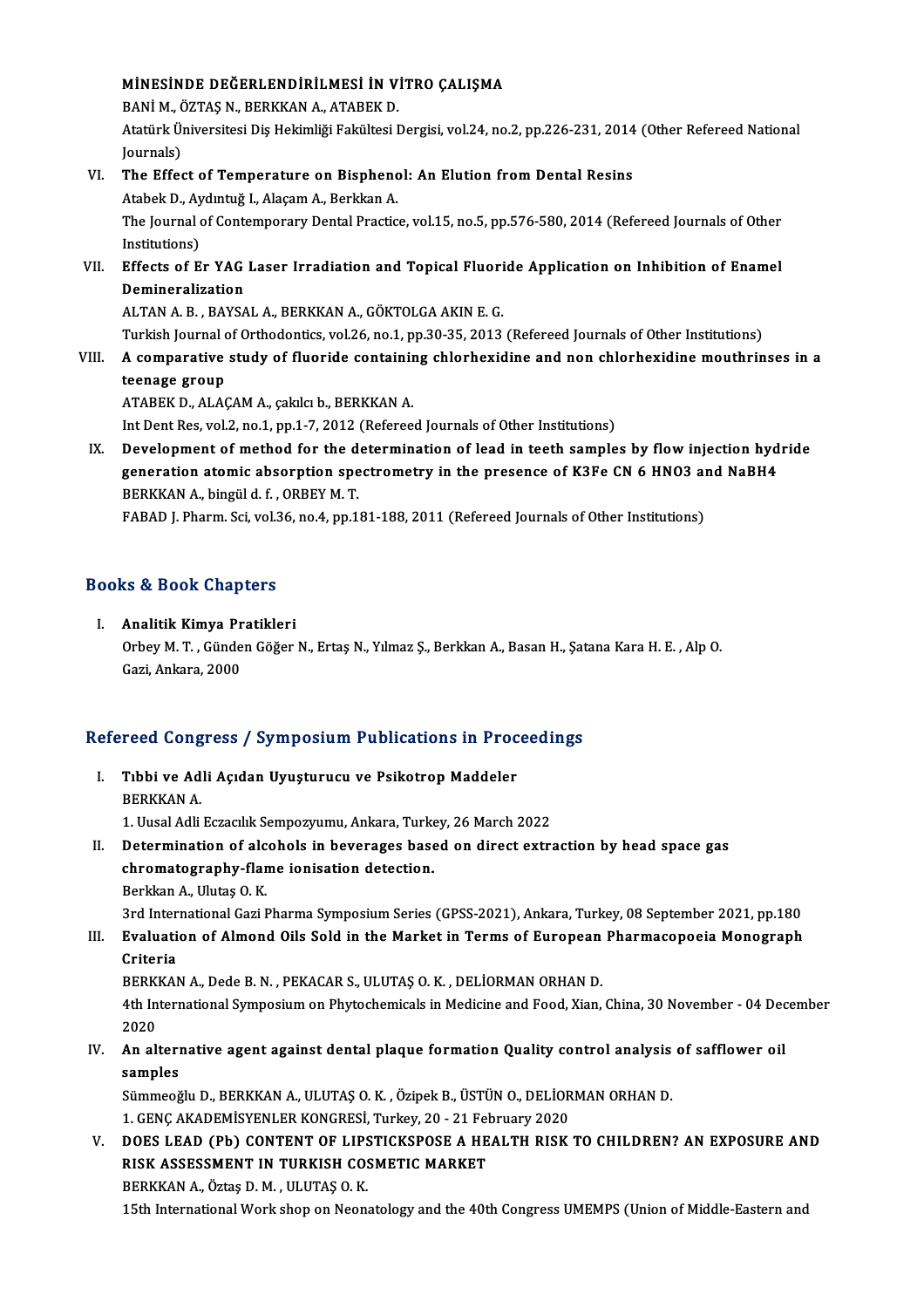Mediterranean Pediatric Societies), Cagliari, SARDINIA, Italy, 24 - 26 October 2019, vol.8, pp.54<br>Leed Centent of Linetiake in Turkish Cesmetia Merket and Assessment of Their Healt

- VI. Lead Content of Lipsticks in Turkish Cosmetic Market and Assessment of Their Health Risks<br>BERKKAN A., öztas m. d. , ULUTAS O. K. Mediterranean Pediatric Societies), Cag<br>Lead Content of Lipsticks in Turkis<br>BERKKAN A., öztaş m. d. , ULUTAŞ O. K.<br>10th International Congress of the Turk Lead Content of Lipsticks in Turkish Cosmetic Market and Assessment of Their Health Risks<br>BERKKAN A., öztaş m. d. , ULUTAŞ O. K.<br>10th International Congress of the Turkish Society of Toxicology (TST), Antalya, Turkey, 16 -BERKH<br>10th II<br>pp.92<br>Perer 10th International Congress of the Turkish Society of Toxicology (TST), Antalya, Turkey, 16 - 19 October 2019,<br>pp.92<br>VII. Boron-Containing Nano-Hydroxyapatite Composites Alters Mesenchymal Stem Cell Proliferation and<br>Ostag
- pp.92<br>Boron-Containing Nano-Hy<br>Osteogenic Differentiation<br>CizEP M, *V*ösE S, *VA*PAOSMA Boron-Containing Nano-Hydroxyapatite Composites Alters Mesenchymal Stem Cell Proliferation and<br>Osteogenic Differentiation<br>GİZER M., KÖSE S., KARAOSMANOĞLU B., TAŞKIRAN Z. E. , BERKKAN A., TİMUÇİN M., KORKUSUZ F., KORKUSUZ

Osteogenic Differentiation<br>GİZER M., KÖSE S., KARAOSMANOĞLU B., TAŞKIRAN Z. E. , BERKKAN A., TİMUÇİN M., KORKUSUZ F., KORKUSUZ P.<br>European Orthopedic Research Society 27th Annual Anniversary Meeting, 2 - 05 October 2019 GİZER M., KÖSE S., KARAOSMANOĞLU B., TAŞKIRAN Z. E. , BERKKAN A., TİMUÇİN M., KORKUSUZ F., KORKU<br>European Orthopedic Research Society 27th Annual Anniversary Meeting, 2 - 05 October 2019<br>VIII. Kemik hücrelerine bor içeren

- Gizer M., KÖSE S., KARAOSMANOĞLU B., TAŞKIRAN Z. E. , BERKKAN A., TİMUÇİN M., KORKUSUZ F., KORKUSUZ P.<br>24. Ulusal Elektron Mikroskopi Kongresi, Edirne, Turkey, 24 26 April 2019 Kemik hücrelerine bor içeren nano-hidroksiapatit kompozitlerin merdizer M., KÖSE S., KARAOSMANOĞLU B., TAŞKIRAN Z. E. , BERKKAN A., TİMU<br>24. Ulusal Elektron Mikroskopi Kongresi, Edirne, Turkey, 24 - 26 April 2019<br>Por Katkı
- IX. Bor Katkılı Nano-Hidroksiapatit (B-nHAp) Kompozitlerin Mezenkimal Kök Hücrelerinin ve Kemik 24. Ulusal Elektron Mikroskopi Kongresi, Edirne, Turkey, 24 - 26 April 2019<br>Bor Katkılı Nano-Hidroksiapatit (B-nHAp) Kompozitlerin Mezenkima<br>Hücrelerinin Proliferasyonuna Etkisinin Salımla İlişkili Araştırılması<br>Tirer m. d Bor Katkılı Nano-Hidroksiapatit (B-nHAp) Kompozitlerin Mezenl<br>Hücrelerinin Proliferasyonuna Etkisinin Salımla İlişkili Araştırılı<br>gizer m., dede e. ç. , BERKKAN A., KORKUSUZ F., timuçin m., KORKUSUZ P.<br>14 Hlucel Histoloji gizer m., dede e. ç. , BERKKAN A., KORKUSUZ F., timuçin m., KORKUSUZ P.<br>14. Ulusal Histoloji ve Embriyoloji Kongresi, Antalya, Turkey, 10 - 13 May 2018, vol.6, pp.283 gizer m., dede e. ç. , BERKKAN A., KORKUSUZ F., timuçin m., KORKUSUZ P.<br>14. Ulusal Histoloji ve Embriyoloji Kongresi, Antalya, Turkey, 10 - 13 May 2018, vol.6, pp.283<br>X. Piyasada Satılan Badem Yağlarının Avrupa Farmako
- 14. Ulusal Histoloji v<br>Piyasada Satılan B<br>Değerlendirilmesi<br>DEDE B. N. BEKACA Piyasada Satılan Badem Yağlarının Avrupa Farmakopes<br>Değerlendirilmesi<br>DEDE B.N., PEKACAR S., BERKKAN A., DELİORMAN ORHAN D.<br>22. Bitkisel İles Hammadeleri Teplentru Antalya Turkey 0, 12 Değerlendirilmesi<br>DEDE B. N. , PEKACAR S., BERKKAN A., DELİORMAN ORHAN D.<br>23. Bitkisel İlaç Hammadeleri Toplantısı, Antalya, Turkey, 9 - 12 April 2018 DEDE B. N. , PEKACAR S., BERKKAN A., DELİORMAN ORHAN D.<br>23. Bitkisel İlaç Hammadeleri Toplantısı, Antalya, Turkey, 9 - 12 April 2018<br>XI. Simultaneous Determination of Active Substances, Impurities and Fatty acid esters in
- 23. Bitkisel İlaç Hammadeleri Toplantısı, Antalya, Turkey, 9 12 April 2018<br>Simultaneous Determination of Active Substances, Impurities and Fatty acid esters<br>formulation pharmaceutical producs by High Performance Liquid C Simultaneous Determin<br>formulation pharmaceu<br>Çalıkoğlu M., BERKKAN A.<br>2nd International Ceri Pha formulation pharmaceutical producs by High Performance<br>Calıkoğlu M., BERKKAN A.<br>2nd International Gazi Pharma Symposium, 11 - 13 October 2017<br>Controlled Belease of Vancomusin at In uitre

- Calikoğlu M., BERKKAN A.<br>2nd International Gazi Pharma Symposium, 11 13<br>XII. Controlled Release of Vancomycin at In-vitro 2nd International Gazi Pharma Symposium, 11<br>Controlled Release of Vancomycin at In-V<br>ASMAN G., KONDOLOT SOLAK E., BERKKAN A. XII. Controlled Release of Vancomycin at In-vitro<br>ASMAN G., KONDOLOT SOLAK E., BERKKAN A.<br>ISEEP-2017 VIII. International Symposiumon ecology and enviromental problems, Çanakkale, Turkey, 4 - 07<br>October 2017 ASMAN G., KONDOLOT SOLAK E., BERKKAN A. ISEEP-2017 VIII. International Symposiumon ecology and enviromental problems, Çanakkale, Turkey, 4 - 07<br>October 2017<br>XIII. The Use of Starch/PVA/Graphen Oxide Membranes for the Separation of Aceton Water Mixtures by
- October 2017<br>The Use of Star<br>Evapomeation<br>CÜLERE ASMAL The Use of Starch/PVA/Graph<br>Evapomeation<br>GÜLER E., ASMAN G., BERKKAN A.<br>International Congress of the New

Evapomeation<br>GÜLER E., ASMAN G., BERKKAN A.<br>International Congress of the New Approaches and Technologies for Sustainable Development, Isparta, Turkey, 21<br>\_24 Soptember 2017 GÜLER E., ASMAN G., I<br>International Congres<br>- 24 September 2017<br>Lesen Indused Brea International Congress of the New Approaches and Technologies for Sustainable Developmen<br>- 24 September 2017<br>XIV. Laser Induced Breakdown Spectroscopy for Determination of Butter Adulteration<br>TEMIZ U.T. SCERE BERKKAN A BOY

- 24 September 2017<br>Laser Induced Breakdown Spectroscopy fo<br>TEMİZ H. T. , Sezer B., BERKKAN A., BOYACI İ. H.<br>Cellegyiyy Spectroscopisyy Internationale YI XIV. Laser Induced Breakdown Spectroscopy for Determination of Butter Adulteration<br>TEMİZ H. T. , Sezer B., BERKKAN A., BOYACI İ. H.<br>Colloquium Spectroscopicum Internationale XL-IX Euro-Mediterranean Symposium on LIBS, Pisa TEMIZ<br>Colloq<br>2017<br>DETE
- Colloquium Spectroscopicum Internationale XL-IX Euro-Mediterranean Symposium on LIBS, Pisa, 11 16 June<br>2017<br>XV. DETERMINATION OF TOTAL ARSENIC IN MEAT SAMPLES BYATOMIC FLUORESCENCE SPECTROMETRY<br>Emine S.D., BERKKAN A. BUR 2017<br>DETERMINATION OF TOTAL ARSENIC IN M<br>Emine S. D. , BERKKAN A., BURGAZ S., ERTAŞ N.<br>Cari Pharma Smnasium Saries CBSS, Antalya T. DETERMINATION OF TOTAL ARSENIC IN MEAT SAMPLES BYATOMIC FLUORE<br>Emine S. D. , BERKKAN A., BURGAZ S., ERTAŞ N.<br>Gazi Pharma Smposium Series-GPSS, Antalya, Turkey, 12 - 15 November 2015, pp.111<br>ANALYSIS OF SOME FATTY ACIDS BY

## Emine S. D. , BERKKAN A., BURGAZ S., ERTAŞ N.<br>Gazi Pharma Smposium Series-GPSS, Antalya, Turkey, 12 - 15 November 2015, pp.111<br>XVI. ANALYSIS OF SOME FATTY ACIDS BY USING HEAD SPACE GASCHROMATOGRAPHY Gazi Pharma Smposium<br>ANALYSIS OF SOME<br>aslıhan e., BERKKAN A.<br>Cazi Pharma Sumposium ANALYSIS OF SOME FATTY ACIDS BY USING HEAD SPACE GASCHROMATOGRA<br>aslihan e., BERKKAN A.<br>Gazi Pharma Symposium Series-GPSS, Antalya, Turkey, 12 - 15 November 2015, pp.117<br>DETERMINATION OF LEAD IN SOME COSMETIC PRODUCTS PYUVD

### aslıhan e., BERKKAN A.<br>Gazi Pharma Symposium Series-GPSS, Antalya, Turkey, 12 - 15 November 2015, pp.117<br>XVII. DETERMINATION OF LEAD IN SOME COSMETIC PRODUCTS BYHYDRIDE GENERATION ATOMIC<br>ARSORRTION SRECTROMETRY Gazi Pharma Symposium Series-GPSS, Antalya, Turkey, 12 - 15 November 2015, pp.117<br>DETERMINATION OF LEAD IN SOME COSMETIC PRODUCTS BYHYDRIDE GENE<br>ABSORPTION SPECTROMETRY<br>Demir Mesut Ö., BERKKAN A. DETERMINATION OF LEAI<br>ABSORPTION SPECTROME<br>Demir Mesut Ö., BERKKAN A.<br>Cari Pharma Smnagium Saria ABSORPTION SPECTROMETRY<br>Demir Mesut Ö., BERKKAN A.<br>Gazi Pharma Smposium Series-GPSS, Antalya, Turkey, 12 - 15 November 2015, pp.116<br>Detection of Unineuy Elvenide and Seveflurene levels in energting reemners

- Demir Mesut Ö., BERKKAN A.<br>Gazi Pharma Smposium Series-GPSS, Antalya, Turkey, 12 15 November 2015, pp.116<br>XVIII. Detection of Urinary Fluoride and Sevoflurane levels in operating roompersonnel<br>RERKKAN A. CAKMAK DEMIRCICU Gazi Pharma Smposium Series-GPSS, Antalya, Turkey, 12 - 15 Novembe<br>Detection of Urinary Fluoride and Sevoflurane levels in opera<br>BERKKAN A., ÇAKMAK DEMİRCİGİL G., Eraydın D., Yağar S., BURGAZ S.<br>IMA2011, Cirit, Creese 18 -Detection of Urinary Fluoride and Sevoflur<br>BERKKAN A., ÇAKMAK DEMİRCİGİL G., Eraydın D<br>IMA2011, Girit, Greece, 18 - 22 September 2011<br>Aluminum III selestive potentiometris sens BERKKAN A., ÇAKMAK DEMİRCİGİL G., Eraydın D., Yağar S., BURGAZ S.<br>IMA2011, Girit, Greece, 18 - 22 September 2011<br>XIX. Aluminum III selective potentiometric sensor based on poly 3 octylthiophene doped with
-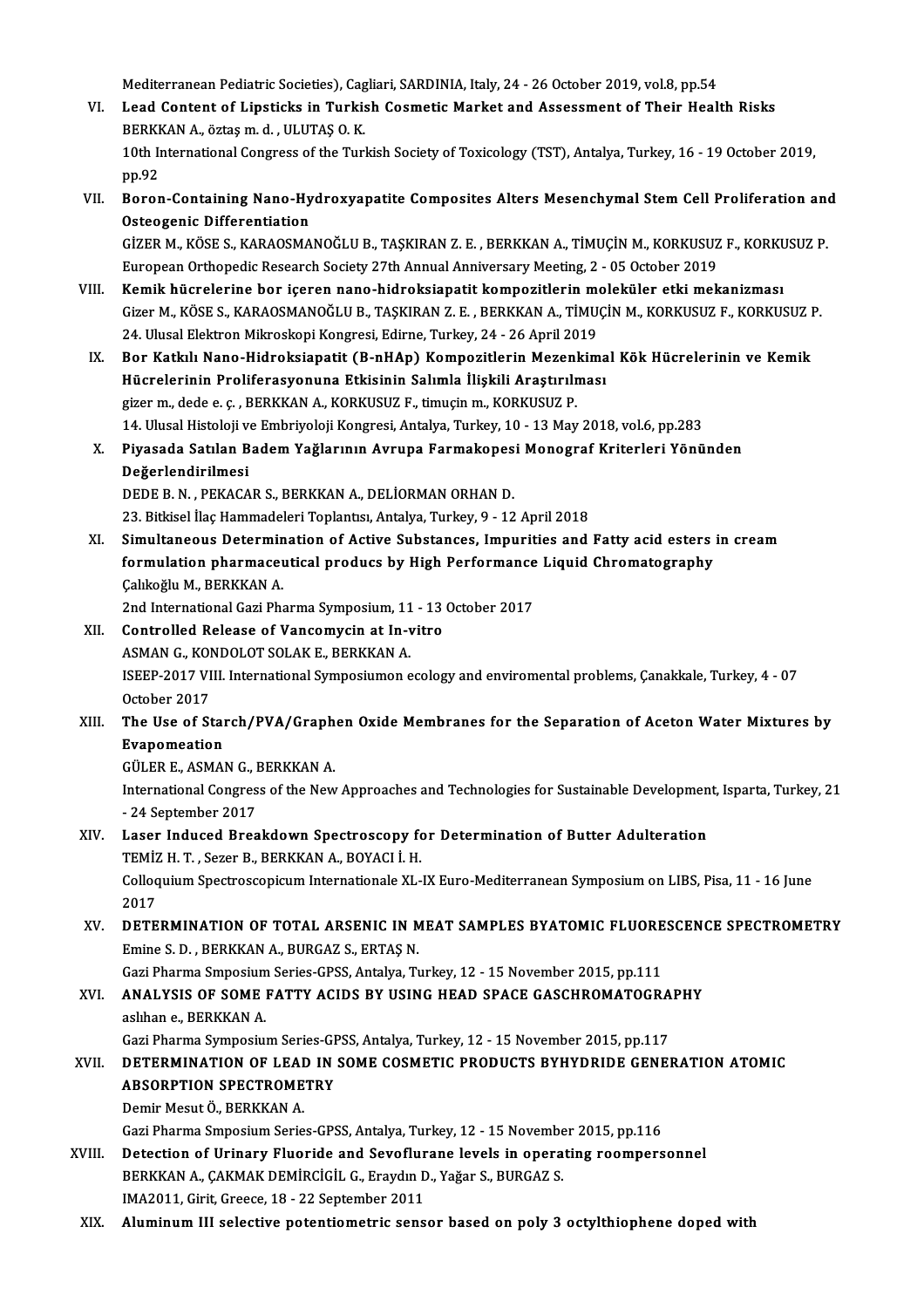|        | dihydroxyanthraquinone                                                                            |
|--------|---------------------------------------------------------------------------------------------------|
|        | BERKKAN A., PEKMEZ K., TAMER U.                                                                   |
|        | 8th International Electrochemistry Meeting, 8 - 11 October 2009                                   |
| XX.    | Amperometric enzyme electrode for Glucose determination based on poly(pyrolle-2-aminobenzoic      |
|        | acid)                                                                                             |
|        | Berkkan A., Seçkin A. İ., Şatana Kara H. E., Pekmez K., Tamer U.                                  |
|        | 9th Int. Symp. on Pharm. Sciences, Ankara, Turkey, 23 - 26 June 2009                              |
| XXI.   | Fluoride uptake from various fluoride releasing restorative materials by bovine enamel in vitro   |
|        | BANİ M., ATABEK D., BERKKAN A., ÖZTAŞ N.                                                          |
|        | International Journal of Paediatric Dentistry, 17 June 2009                                       |
| XXII.  | Simultaneous Determination of Piroxicam and Benzyl Alcohol in Gel Forms by Second Order           |
|        | <b>Derivative Spectroscopy</b>                                                                    |
|        | Günden Göğer N., Zahteb L. M., Berkkan A., Şentürk Z.                                             |
|        | 6th Int. Symp. on Pharm. Sciences, Ankara, Turkey, 27 - 29 June 2000                              |
| XXIII. | Determination of Piroxicam in Gel Forms by Second Order Derivative Ultraviolet Spectrophotometry  |
|        | Günden Göğer N., Pehlivan Berkkan A., Orbey M. T.                                                 |
|        | Kimya 98, 12. Ulusal Kimya Kongresi, Edirne, Turkey, 7 - 11 September 1998                        |
| XXIV.  | Voltammetric Determination of Secnidazole in Tablets                                              |
|        | Şentürk Z., Özkan S. A., Günden Göğer N., Pehlivan Berkkan A.                                     |
|        | 2nd Mediterranean Basin Conference on Analytical Chemistry, Rabat, Morocco, 23 - 28 November 1997 |
| XXV.   | Voltammetric Determination of Secnidazole in Tablets                                              |
|        | Şentürk Z., Özkan S. A., Günden Göğer N., Pehlivan Berkkan A.                                     |
|        | Kimya 97, XI. Kimya Kongresi, Van, Turkey, 16 - 20 June 1997                                      |

#### Supported Projects

ALTINIŞIKH.,ERTENCANS.H. ,BERKKANA.,MUTLUAĞARDANN.B. ,GÜNEYM.,ProjectSupported byHigher Education Institutions, Florür Yüklü Kitosan Nanopartikülleri İle Modifiye Cam İyonomer Simanın Sekonder Çürükleri Önleme Etkinliğinin İn Vitro Değerlendirilmesi, 2020 - Continues Education Institutions, Florür Yüklü Kitosan Nanopartikülleri İle Modifiye Cam İyonomer Simanın Sekonder Çürükleri<br>Önleme Etkinliğinin İn Vitro Değerlendirilmesi, 2020 - Continues<br>AKDEVELİÖĞLU Y., ULUTAŞ O. K. , BERKKAN A.

Önleme Etkinliğinin İn Vitro Değerlendirilmesi, 2020 - Continues<br>AKDEVELİOĞLU Y., ULUTAŞ O. K. , BERKKAN A., CEMALİ Ö., KARABACAK R. O. , GÜMÜŞLÜ S., Project Supported by Higher<br>Education Institutions, İnfertilite Tedavisi AKDEVELİOĞLU Y., ULUTAŞ O. K. , BERKKAN A., CEMALİ Ö., KARABACAK R. O. , GÜMÜŞLÜ S., Project Supported by F.<br>Education Institutions, İnfertilite Tedavisine Başvuran Kadınlarda Akdeniz Diyetine Uyumlu Beslenme Müdahalesin<br>v Education Institutions, İnfertilite Tedavisine Başvuran Kadınlarda Akdeniz Diyetine Uyumlu Beslenme Müdahalesinin Kan<br>ve Foliküler Sıvı Örneklerinde Yağ Asidi Parametrelerine ve İmplantasyon Başarısı Üzerine Etkisi, 2020 ve Foliküler Sıvı Örneklerinde Yağ Asidi Parametrelerine ve İmplantasyon Başarısı Üzerine Etkisi, 2020 - Continues BERKKAN A., Project Supported by Higher Education Institutions, Elektrokimyasal Biyosensör Tasarımı, 2007 -<br>Continues<br>Cemali Ö., Ulutaş O. K. , Berkkan A., Project Supported by Higher Education Institutions, İnfertilite Te

Continues<br>Cemali Ö., Ulutaş O. K. , Berkkan A., Project Supported by Higher Education Institutions, İnfertilite Tedavisine<br>Kadınlarda Akdeniz Diyetine Uyumlu Beslenme Müdahalesinin Kan ve Foliküler Sıvı Örneklerinde Yağ As Cemali Ö., Ulutaş O. K. , Berkkan A., Project Supported by Higher Educa<br>Kadınlarda Akdeniz Diyetine Uyumlu Beslenme Müdahalesinin Kan ve<br>Parametrelerine ve İmplantasyon Başarısı Üzerine Etkisi, 2020 - 2022<br>Berkkan A. Atabe Kadınlarda Akdeniz Diyetine Uyumlu Beslenme Müdahalesinin Kan ve Foliküler Sıvı Örneklerinde Yağ Asidi<br>Parametrelerine ve İmplantasyon Başarısı Üzerine Etkisi, 2020 - 2022<br>Berkkan A., Atabek D., Deliorman Orhan D., Peker İ

Parametrelerine ve İmplantasyon Başarısı Ü:<br>Berkkan A., Atabek D., Deliorman Orhan D., F<br>Ham Maddemi Kendim Yaptım, 2020 - 2021<br>PERKKAN A. Project Supported by Hisbor E Berkkan A., Atabek D., Deliorman Orhan D., Peker İ., Gündüz T., Bodur C. H. , TUBITAK Project, Doğadan İlham Aldım;<br>Ham Maddemi Kendim Yaptım, 2020 - 2021<br>BERKKAN A., Project Supported by Higher Education Institutions, Hea

Ham Maddemi Kendim Yaptım, 202<br>BERKKAN A., Project Supported by<br>yağ asitlerinin analizi, 2012 - 2015<br>PERKKAN A. Project Supported by BERKKAN A., Project Supported by Higher Education Institutions, Head-space gaz kromatografi kütle spektrometri ile<br>yağ asitlerinin analizi, 2012 - 2015<br>BERKKAN A., Project Supported by Higher Education Institutions, Head s

yağ asitlerinin analizi, 2012 - 2015<br>BERKKAN A., Project Supported by Higher Education Institutions, Head space gaz kromatografi kütle spektrometri ile<br>yağ asitlerinin analizi, 2012 - 2015 BERKKAN A., Project Supported by Higher Education Institutions, Head space gaz kromatografi kütle spektrometri ile<br>yağ asitlerinin analizi, 2012 - 2015<br>BERKKAN A., Project Supported by Higher Education Institutions, Yüzeyd

yağ asitlerinin analizi, 2012 - 2015<br>BERKKAN A., Project Supported by Higher Education Institutions, Yüzeyde güçlendirilmiş Raman spektroskopisi i<br>tayini için yeni bir platformun hazırlanması ve glikoz ölçümlerinde kullanı BERKKAN A., Project Supported by Higher Education Institutions, Yüzeyde güçlendirilmiş Raman spektroskopisi ile gliko:<br>tayini için yeni bir platformun hazırlanması ve glikoz ölçümlerinde kullanılabilirliğinin araştırılması tayini için yeni bir platformun hazırlanması ve glikoz ölçümlerinde kullanılabilirliğinin araştırılması, 2012 - 2014<br>Torul H., Berkkan A., Project Supported by Higher Education Institutions, "Yüzeyde güçlendirilmiş Raman s Torul H., Berkkan A., Project Supported by Higher Education Institutions, "Yüzeyde güçlendirilmiş Raman spektroskop<br>ile glikoz tayini için yeni bir platformun hazırlanması ve glikoz ölçümlerinde kullanılabilirliğinin araşt ile glikoz tayini için yeni bir platformun hazırlanması ve glikoz ölçümlerinde kullanılabilirliğinin araştırılması, 2<br>BERKKAN A., Project Supported by Higher Education Institutions, Elektrokimyasal Biyosensör Tasarımı, 200 BERKKAN A., Project Supported by Higher Education Institutions, Elektrokimyasal Biyosensör Tasarımı, 2007 - 2009<br>BERKKAN A., Project Supported by Higher Education Institutions, Sitalopram ve Desmetilsitalopramın kapiller<br>e